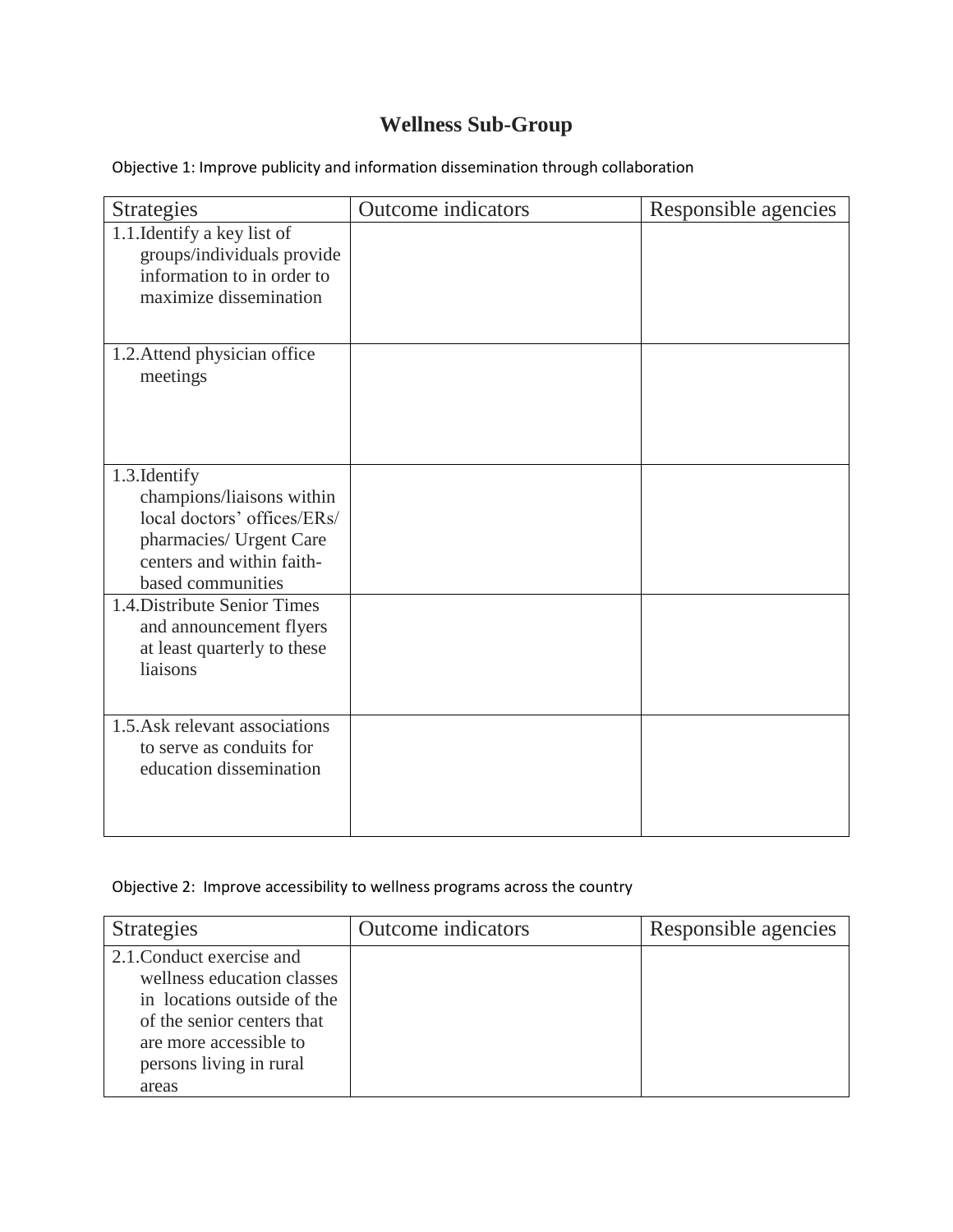| 2.2. Expand transportation<br>options to get persons to<br>exercise and wellness<br>education classes          |  |
|----------------------------------------------------------------------------------------------------------------|--|
| 2.3. Reduce cost for classes –<br>or offer more scholarships                                                   |  |
| 2.4. Improve safety in public<br>parks, walking trails, ektc.<br>So that older adults will<br>want to use them |  |
| 2.5. Reduce time commitment<br>barriers to participation in<br>evidence-based<br>program/classes               |  |

## Objective 3: Expand and increase access to psychosocial support services

| Strategies                                                                                                  | Outcome indicators | Responsible agencies |
|-------------------------------------------------------------------------------------------------------------|--------------------|----------------------|
| 3.1. Create more support<br>groups, e.g. health, grief,<br>depression, change, etc.,<br>in various location |                    |                      |

Objective 4: Develop a healthcare navigator service to help older adults access and appropriately use preventive and curative services

| Strategies                                                                          | Outcome indicators | Responsible agencies |
|-------------------------------------------------------------------------------------|--------------------|----------------------|
| 4.1. Create a community<br>empowerment fund to<br>help develop an advocacy<br>model |                    |                      |